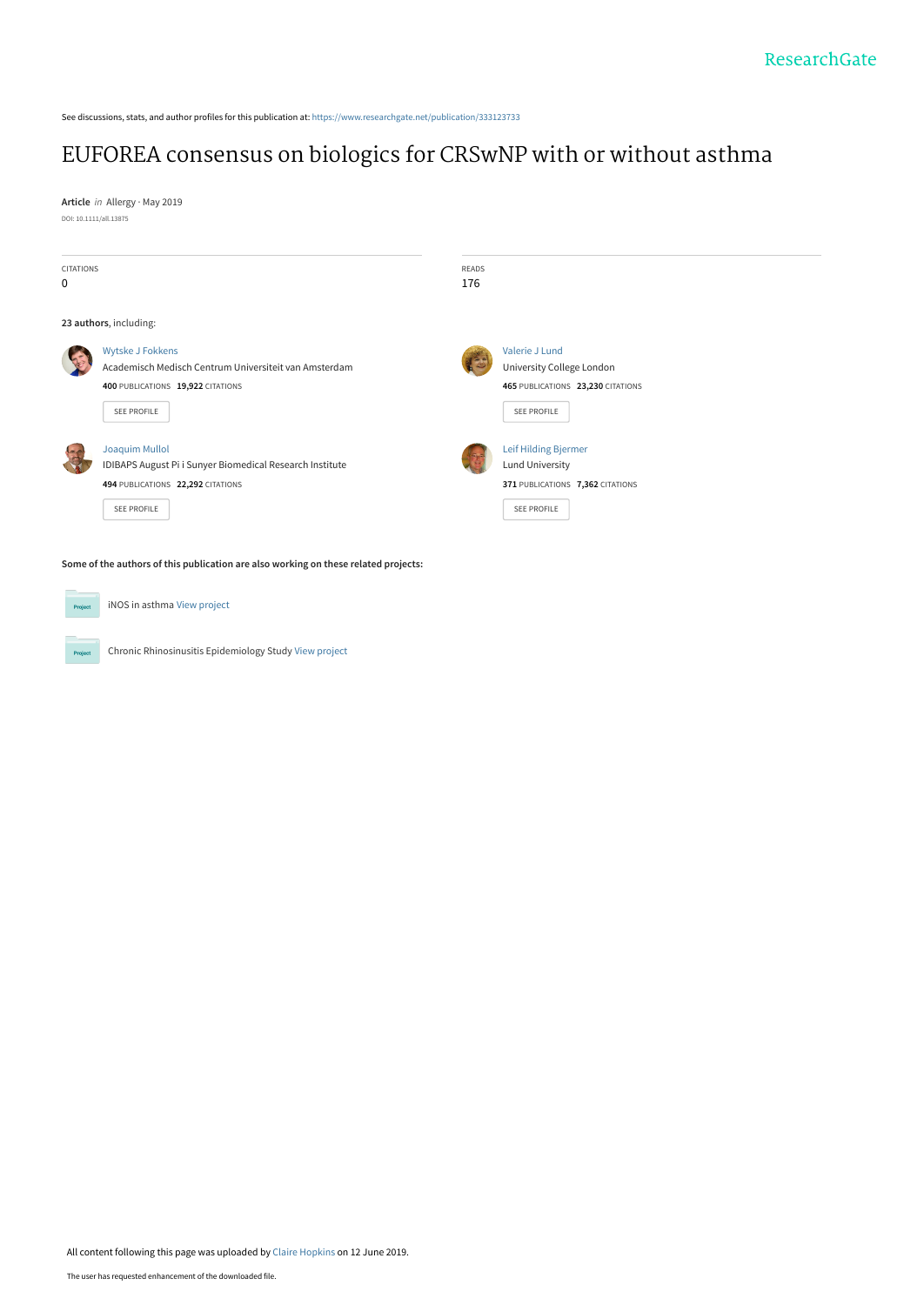PROF. WYTSKE WJ FOKKENS (Orcid ID: 0000-0003-4852-229X) PROF. CLAUS BACHERT (Orcid ID: 0000-0003-4742-1665) DR. JOAQUIM MULLOL (Orcid ID: 0000-0003-3463-5007) PROF. ENRICO HEFFLER (Orcid ID: 0000-0002-0492-5663) DR. SVEN F SEYS (Orcid ID: 0000-0002-4399-9892)

Article type : Review

# **EUFOREA Consensus on Biologics for CRSwNP with or without asthma**

PR<br>
DF<br>
Article<br>
Article<br>
Article<br>
Article<br>
Article<br>
Article<br>
Article<br>
Article<br>
Article<br>
Article<br>
Article<br>
Article<br>
Article<br>
Article<br>
Article<br>
Article<br>
Article<br>
Article<br>
Article<br>
Article<br>
Article<br>
Article<br>
Article<br>
Article Fokkens WJ<sup>1,10</sup>, Lund V<sup>2</sup>, Bachert C<sup>3,4</sup>, Mullol J<sup>5</sup>, Bjermer L<sup>6</sup>, Bousquet J<sup>7</sup>, Canonica G.W<sup>8,9</sup>, Deneyer L<sup>10</sup>, Desrosiers M<sup>11</sup>, Diamant Z<sup>6,12,13</sup>, Han J<sup>14</sup>, Heffler E<sup>8,9</sup>, Hopkins C<sup>15</sup>, Jankowski R<sup>16</sup>, Joos G<sup>17</sup>, Knill A<sup>18</sup>, Lee JT<sup>19</sup>, Lee SE<sup>20</sup>, Mariën G<sup>10</sup>, Pugin B<sup>10,22</sup>, Senior B<sup>21</sup>, Seys SF<sup>10,22</sup>, Hellings PW<sup>1,10,22, 23</sup>

# Affiliations:

 $1$  Department of Otorhinolaryngology, Amsterdam University Medical Centres, location AMC Amsterdam, The Netherlands

<sup>2</sup> Royal National Throat, Nose and Ear Hospital, University College London Hospitals, London, United Kingdom

<sup>3</sup> Upper Airways Research Laboratory, Department of Otorhinolaryngology-Head and Neck Surgery, University of Ghent, Belgium

 $4$  Department of Otorhinolaryngology, Karolinska Institute, Stockholm, Sweden

<sup>5</sup> Department of Otorhinolaryngology, Hospital Clínic, Universitat de Barcelona, IDIBAPS, CIBERES, Barcelona, Catalonia, Spain

 $6$  Department of Respiratory Medicine and Allergology, Lund University, Lund Sweden

<sup>7</sup>Department of Respiratory Disease, University Hospital Arnaud de Villeneuve, Montpellier, France

 $8$  Personalized Medicine, Asthma & Allergy, Humanitas Clinical and Research Center, IRCCS - Rozzano (MI), Italy - Rozzano (Milano), Italy

<sup>9</sup> Department of Biomedical Science, Humanitas University – Pieve Emanuele (Milano), Italy

<sup>10</sup> European Forum for Research and Education in Allergy and Airway Diseases (EUFOREA), Brussels, Belgium

<sup>11</sup> Division of Otolaryngology-Head & Neck Surgery, University of Montreal Hospital Centre (CHUM), Montreal, QC, Canada

 $12$  Department of Clinical Pharmacy & Pharmacology and Department of General Practice, UMCG, and QPS -NL, Groningen, The Netherlands

<sup>13</sup> Department of Respiratory Medicine, First Faculty of Medicine, Charles University and Thomayer Hospital, Prague, Czech Republic

<sup>14</sup> Department of Otolaryngology, Head & Neck Surgery, Eastern Virginia Medical School, Norfolk, Virginia

- <sup>15</sup> Guy's and St. Thomas' NHS Foundation Trust, London, UK
- <sup>16</sup> ENT Department, University Hospital of Nancy, Nancy, France
- $17$  Department of Respiratory Medicine, Ghent University Hospital, Gent, Belgium

This article has been accepted for publication and undergone full peer review but has not been through the copyediting, typesetting, pagination and proofreading process, which may lead to differences between this version and the Version of Record. Please cite this article as doi: 10.1111/all.13875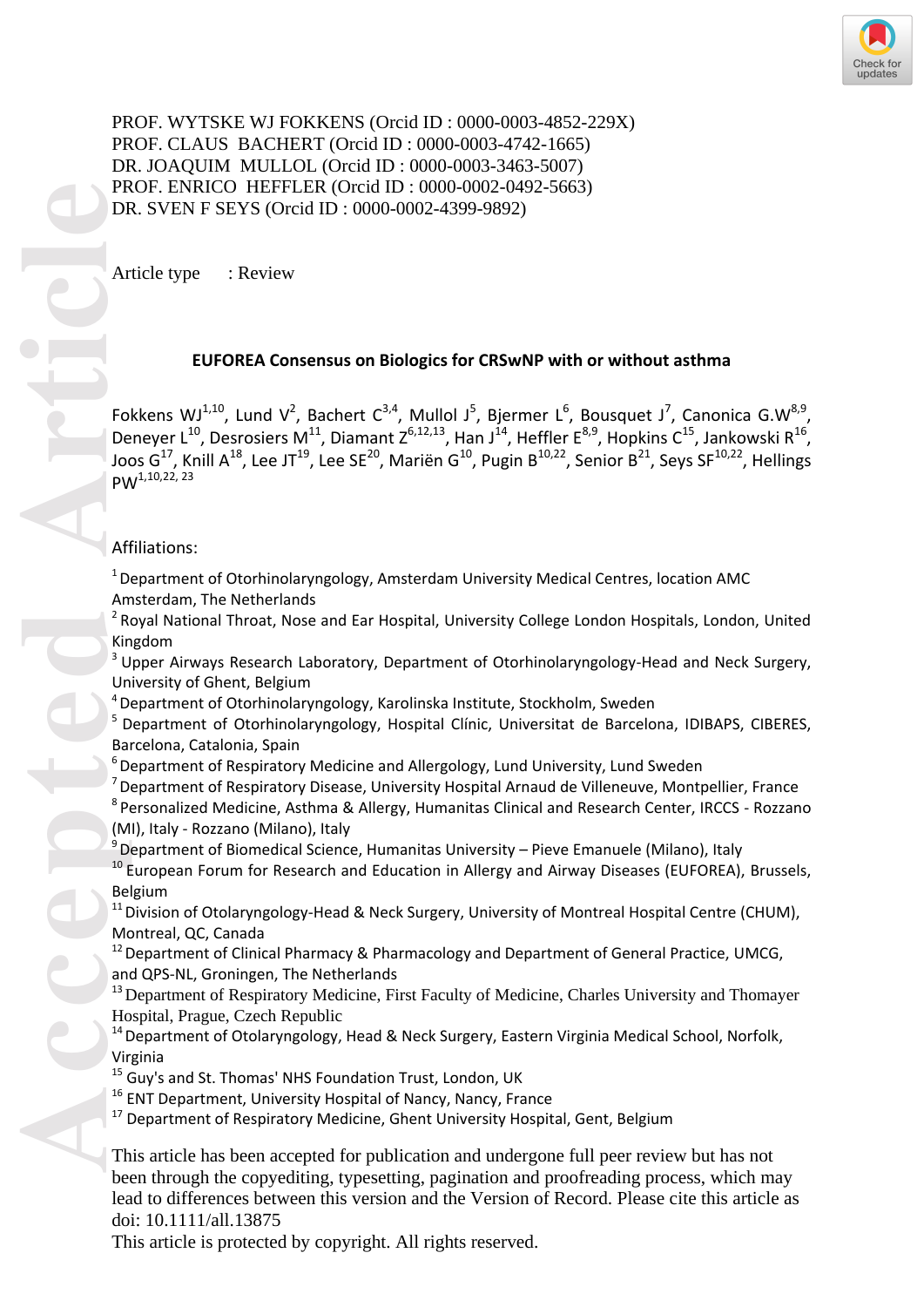<sup>18</sup> Patient representative, Opuscomms, London, UK

 $19$  Rhinology & Endoscopic Skull Base Surgery, UCLA Department of Head & Neck Surgery, Los Angeles, California, USA

<sup>20</sup> Department of Otolaryngology—Head & Neck Surgery, Division of Sinonasal Disorders and Allergy, University of Pittsburgh School of Medicine, Pittsburgh, PA, USA

<sup>21</sup> Division of Rhinology, Allergy, and Endoscopic Skull Base Surgery, University of North Carolina at Chapel Hill, USA

<sup>22</sup> Allergy and Clinical Immunology Research Group, Department of Microbiology, Immunology and Transplantation, KU Leuven, Belgium

<sup>23</sup> Department of Otorhinolaryngology-Head and Neck Surgery, University Hospitals Leuven, Belgium

Corresponding author: Prof. dr. W.J. Fokkens,

Department of Otorhinolaryngology, Amsterdam University Medical Centres, location AMC, Meibergdreef 9, 1100AD, Amsterdam, The Netherlands, w.j.fokkens@amc.nl

Keywords: chronic rhinosinusitis, nasal polyps, asthma, biologics, type 2 inflammation, care pathways

#### **Abstract**

<sup>11</sup> Patient representative, Opuscomms, London, UK<br>
<sup>11</sup> Rhinology & Endoscopic Skull Base Surgery, UCLA Departme<br>
Angeles, Galifornia, USA<br>
Angeles, Galifornia, USA<br>
Thepartment of Ochorygology—Head & Neck Surgery, Divisi Novel therapies such as type 2 targeting biologics are emerging treatment options for patients with chronic inflammatory respiratory diseases fulfilling the needs of severely uncontrolled patients. The majority of patients with chronic rhinosinusitis with nasal polyps (CRSwNP) and over half of patients with asthma show a type 2 inflammatory signature in sinonasal mucosa and/or lungs. Importantly, both chronic respiratory diseases are frequent co -morbidities, ensuring alleviation of both upper and lower airway pathology by systemic biologic therapy. Type 2 targeting biologics such as anti-IgE, anti-IL4R $\alpha$ , anti-IL5 and anti-IL5R $\alpha$  have entered the market for selected pheno/endotypes of asthma patients and may soon also become available for CRSwNP patients. Given the high prevalence of chronic respiratory diseases and the high cost associated with biologics, patient selection is crucial in order to implement such therapies into chronic respiratory disease care pathways.

The European Forum for Allergy and Airway Diseases (EUFOREA) organized a multidisciplinary Expert Board Meeting to discuss the positioning of biologics into the care pathways for CRSwNP patients with and without comorbid asthma.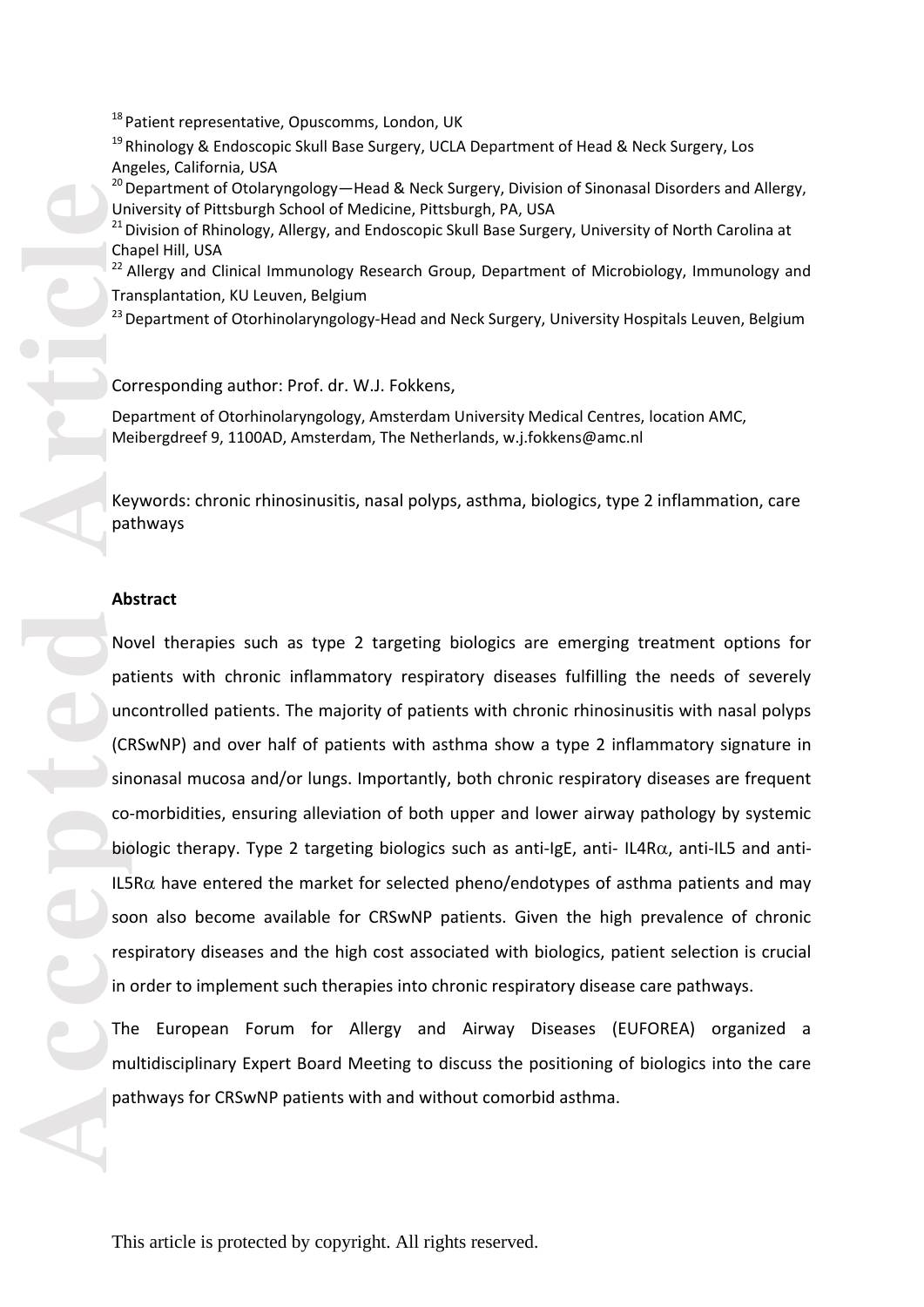#### **Introduction**

Chronic rhinosinusitis (CRS) is a chronic inflammatory condition of the sinonasal cavities that affects 5 -12% of the general population worldwide according to epidemiological studies (1 - 4). The European Position Paper on RhinoSinusitis and Nasal Polyps (EPOS) defines CRS clinically based on symptoms supported by signs of mucosal inflammation found on imaging or with nasal endoscopy (5). Recently, the prevalence of clinically based CRS has shown to be between 3 -6.4% (6, 7). CRS is classically divided into a phenotype with and without nasal polyps (CRSwNP and CRSsNP, respectively). Using patient questionnaires to measure the prevalence of CRSwNP yielded estimates of 2.1% (France) to 4.3% (Finland), in Europe and 1.1% in China (13). CRSwNP comprises a heterogeneous group of patients who differ with respect to co -existing asthma, allergy, NSAID -exacerbated respiratory disease (NERD) (8), smoking, age of onset and disease severity (9 -11). Asthma affects 30 -70% of the CRSwNP patients (12 -15). Conversely, the presence of nasal polyps is associated with the severity of asthma, regardless of smoking status ranging from 10-30% in mild asthma to 70 - 90% in severe asthma (16, 17). Both CRSwNP and asthma share common underlying pathophysiological mechanisms driving the disease (endotype) of which type 2 inflammation is the most prominent (14, 18 -20). Type 2 inflammation is characterized by the presence of eosinophilic airway inflammation associated with type 2 -related cytokines (IL4, IL5 and/or IL13) and circulating and/or local IgE (14, 21) .

The management guideline in Europe for CRS, European Position Paper on Rhino sinusitis and Nasal Polyps (EPOS), has been developed to provide physicians with comprehensive tables of levels of evidence and helpful management algorithms (5). In the US, similar consensus statements have been published in 2016 by Orlandi et al. (22).

The cornerstone of the management of both CRSwNP and asthma consists of anti inflammatory treatment with local corticosteroids, aiming to achieve optimal disease control (5, 22, 23). When this is insufficient, short courses of oral corticosteroids are used (usually 30 -60 mg for 14 days, sometimes reducing over time) (24, 25). Sinus surgery is the treatment option for CRSwNP patients in cases failing medical treatment (26 -28). Recently, also more attention has been paid to the concept of "treatable traits". Treatable traits have been postulated as a management concept which complements the traditional diagnostic labels like e.g. CRSwNP or CRSsNP, thereby focusing on therapy targeted to a patients'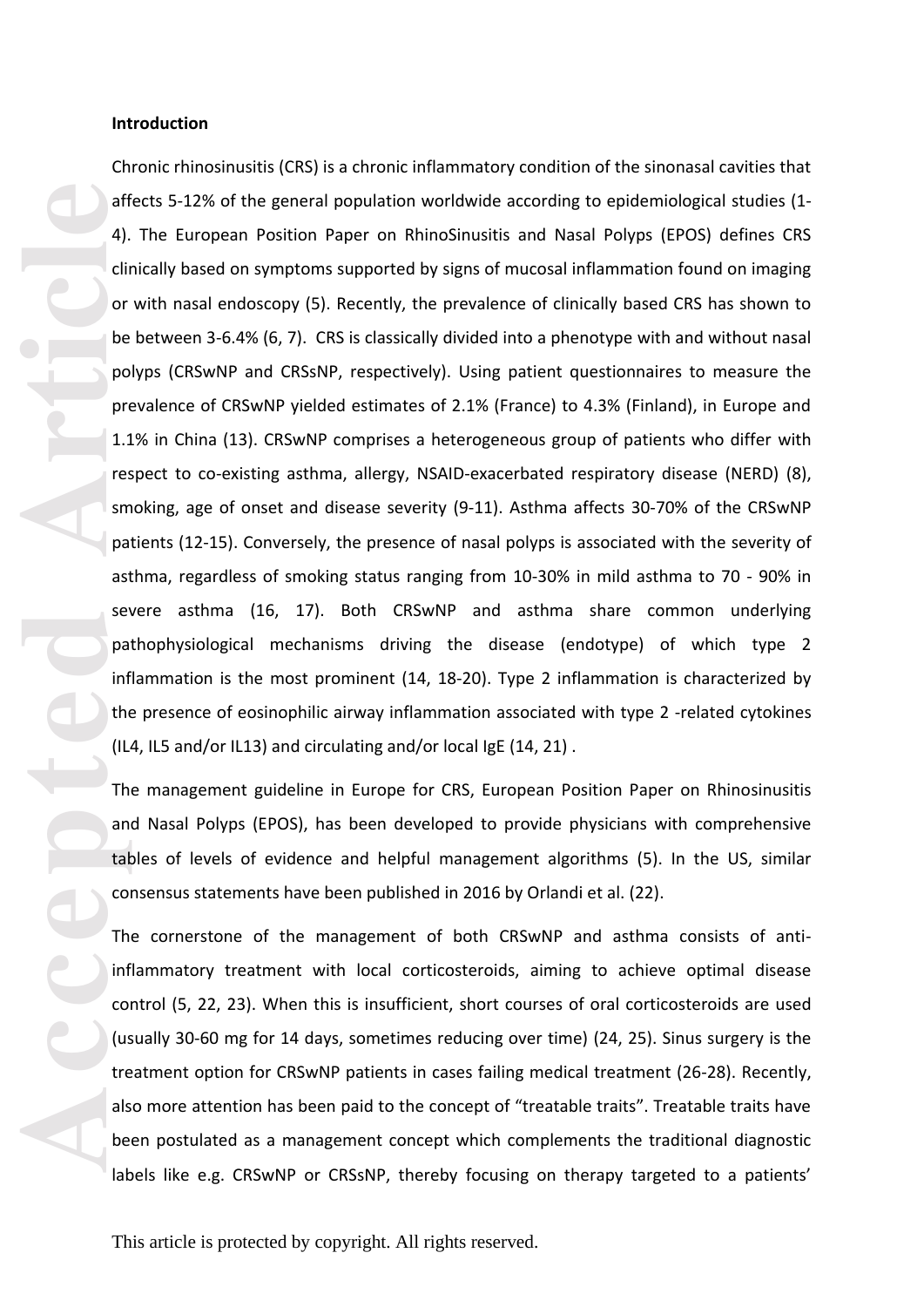individual disease -associated characteristics (29, 30). Typical treatable traits in the upper airways can be smoking, allergy, occupation and mucociliairy clearance deficits (31) .

Biological therapies have entered the market for patients with asthma almost 15 years ago with anti-IgE as first-line therapy for patients with severe allergic asthma (32) and urticaria (33 -36). Recently, other monoclonal antibodies targeting type 2 inflammation (37) have been approved and are available now for patients with eosinophilic asthma (38 -42), atopic dermatitis (43, 44) and urticaria (37, 43 -47) . A number of trials have been done with biological therapies for CRSwNP (48 -51). As these drugs enter the market, it necessitates the medical community to reflect on the positioning of these therapies in the current care pathways of the upper and lower airways (52, 53) .

The European Forum for Allergy and Airway Diseases organized a multidisciplinary Expert Board Meeting on November  $29<sup>th</sup>$  and  $30<sup>th</sup>$  2018 to develop proposals for the positioning of biologics into the care pathways for CRSwNP patients with or without asthma. Subsequently, a patient advisory board meeting was held to discuss the outcomes of the Expert Board Meeting.

## **Severity and the burden of uncontrolled disease in CRSwNP and asthma**

CRSwNP has a severe impact on quality of life comparable to asthma (54, 55) and poses a significant burden on society (55, 56). In particular the loss of sense of smell is a debilitating and often underappreciated component and can significantly impact one's quality of life (57, 58) .

Bic<br>
with (3:<br>
be de bic<br>
de bic<br>
me pa Th Bo bic<br>
sur<br>
sur<br>
Se CR<br>
sig an<br>
(5;<br>
Th CR<br>
ca pe pa mu th dis<br>
me pa mu th dis The terms 'disease control' and 'disease severity' cannot be used interchangeably. In CRSwNP severity is defined by the impact of the symptoms on general quality of life and it can be measured with VAS and/or SNOT -22 (59). Uncontrolled disease in CRS is defined as persistent symptoms such as nasal blockage, mucopurulent rhinorrhea/postnasal drip, facial pain/headache, impaired sense of smell or sleep disturbance/fatigue, and/or diseased mucosa in the last three months or the need for long term antibiotics or systemic steroids in the last month (5, 59, 60). Few real-life studies have evaluated the burden of uncontrolled disease following these criteria. A study performed at an academic referral centre showed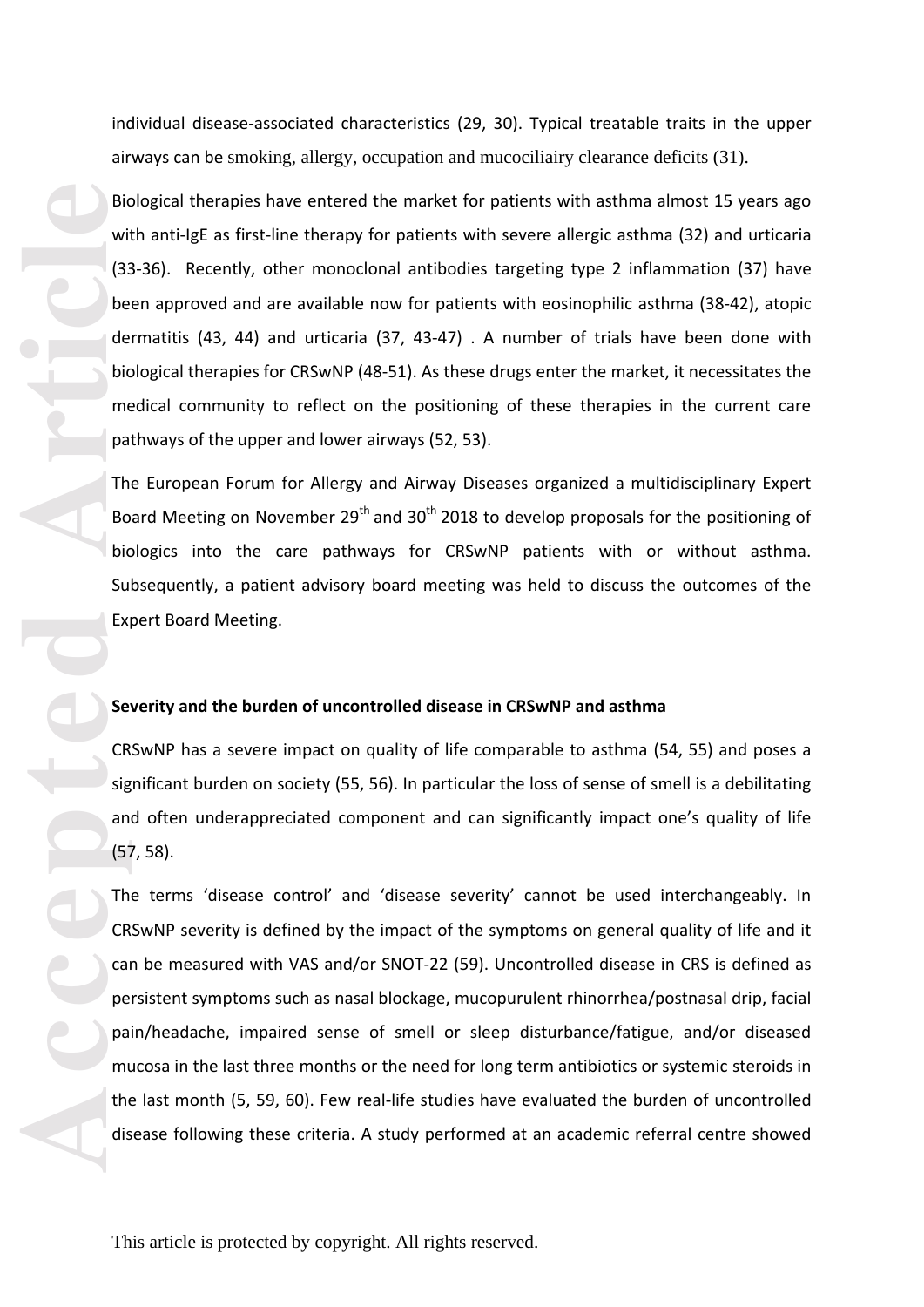that at least 40% of CRS patients are uncontrolled despite maximal medical and surgical treatment (61) .

The goal of CRS management is to achieve and maintain clinical control with minimal use of medication and associated side effects or surgical interventions. Additionally, the frequency of recurrence of nasal polyps and the need for systemic corticosteroids might be measures of disease control. In clinical practice systemic corticosteroids are used more frequently and for longer periods than proposed in guidelines (13, 61). Real -life studies are needed to determine the cumulative exposure to corticosteroids of patients with co-morbid CRSwNP and asthma. The side effects of repeated use of systemic corticosteroids were also identified by the patient advisory board as a major concern (62) .

Symptomatic nasal polyp recurrence rates, defined as patients undergoing revision endoscopic sinus surgery, are reported to be 20% within a 5 -year period after surgery (63, 64) but may be as high as 50% on endoscopic examination (63) .

Type 2 disease is a strong predictor of recurrent disease with more than 50% of recurrences occurring in clusters with high eosinophilia (63 -66).

The method of the method of the method of the method of the method of the method of the method of the method of the method of the method of the method of the method of the method of the method of the method of the method o The Global Initiative for Asthma (GINA) suggests assessing asthma severity retrospectively from the level of treatment required to control symptoms and exacerbations. Mild asthma is asthma that can be controlled with low dose inhaled corticosteroids. Severe asthma is defined as asthma that requires treatment with high -dosed inhaled corticosteroids (ICS) plus a second controller and/or systemic corticosteroids to maintain symptom control (after other causes of lack of control, i.e., treatment adherence and inhalation technique have been addressed) or asthma that remains uncontrolled despite this (maximal) therapy (67) .

There is a clear correlation between control of upper and lower airways in patients with CRS and asthma and many patients with severe asthma have comorbid CRSwNP, which should be addressed to optimize asthma control (68 -70) . To conclude, the management of CRSwNP and asthma patients who are uncontrolled despite medical and often surgical intervention remains a challenge. However, in recent years, there has been significant innovation and expansion in the treatment armamentarium since the advent of biological therapies.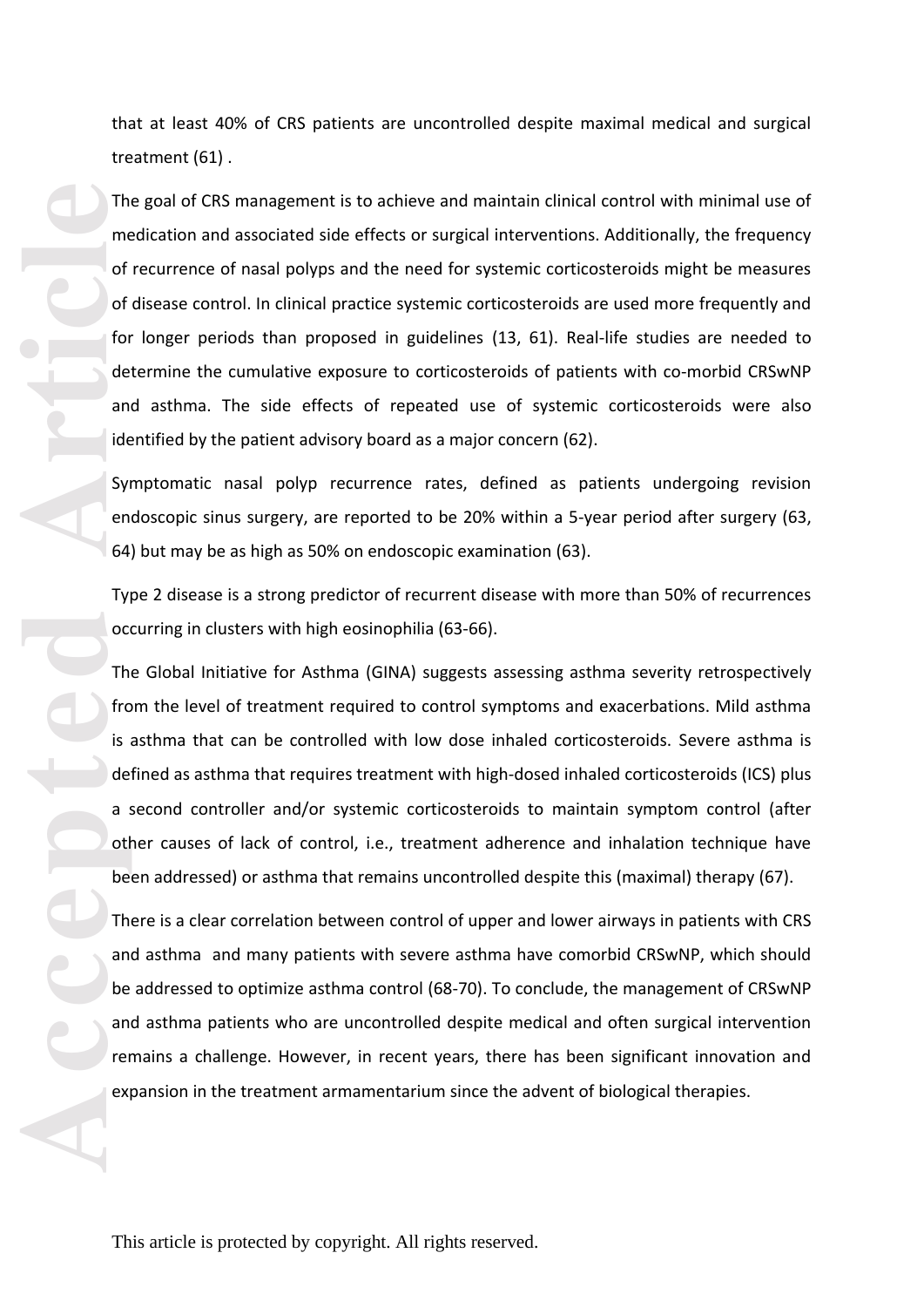#### **Efficacy of biological treatment for CRSwNP and asthma**

Omalizumab was the first biological therapy that entered the market for patients with moderate to severe allergic asthma. It has been shown to improve disease control, reduce the number of asthma exacerbations, the need for oral corticosteroid and rescue medication use (32, 71). In recent years, several other biologics (anti-IL5, anti-IL5R and anti-IL4R $\alpha$ ) have shown to be effective for treatment of severe asthmatics with a type 2 inflammatory signature (72, 73). In most countries, biologics are indicated in (moderate-)severe asthma with insufficient level of control despite high dose of inhaled corticosteroids combined with at least one other asthma medication and where severe exacerbations and/or oral corticosteroid dependent asthma have been demonstrated.

Media Contract of the Man of the Man of the Man of the State of the State of the State of the State of the State of the State of the State of the State of the State of the State of the State of the State of the State of th The first proof-of-concept studies in CRSwNP using anti-IgE, anti-IL5 and anti-IL4R $\alpha$ strategies also showed promising results and have been summarized earlier (51, 74) . Recent larger scale studies showed a moderate reduction in the need for surgery following treatment with anti-IL5 in patients with CRSwNP (49). It was stated earlier that asthma is a frequent co -morbidity in patients with CRSwNP. All trials with biologics in CRSwNP also showed a positive impact on the lower airways with significant changes in either AQLQ, ACQ-5 or  $FEV_1$  in patients with co-morbid asthma (48, 49, 75). Each of these biologics are tested in phase III clinical trials for CRSwNP patients with results to be expected in 2019. Preliminary data suggest a significant positive impact on quality of life, especially on the sense of smell and reduction in the need for surgery and systemic corticosteroid treatment.

## **Indications for biologics**

The high burden of uncontrolled disease, the recurrence of nasal polyps after sinus surgery and the side effects associated with repeated courses of oral corticosteroids all underline the need for novel therapies. Given that biologics come with a high cost for the health care system, careful selection of patients is highly recommended. The EUFOREA expert team has put forward **five criteria** that are important in the decision to prescribe biologics in CRSwNP with prior sinus surgery (Figure 1 ) :

- Evidence of type 2 inflammation (biological biomarker)
- Need for systemic corticosteroids in the past 2 years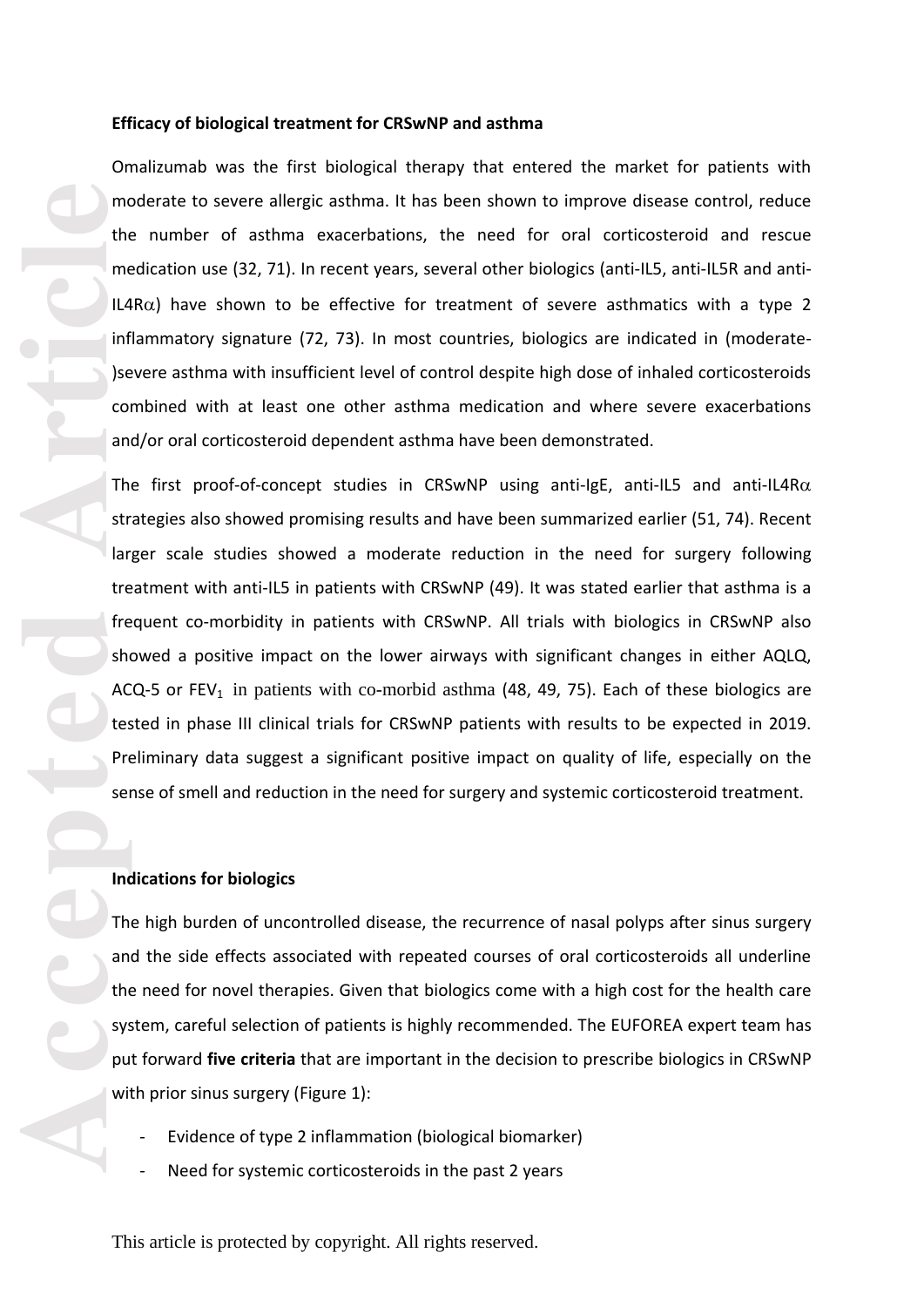- 
- 
- 

It was concluded that biologics are indicated in patients with bilateral nasal polyps who had undergone sinus surgery in the past and meet 3 of the above criteria.

There was an extensive discussion whether there is a role for biologics in patients without previous sinus surgery. If these patients meet the criteria for severe asthma , they might fulfill the eligibility criteria to receive biological treatment by their pulmonologist .

**Accepted Article**<br> **Article**<br> **Article**<br> **Article**<br> **Article**<br> **Article**<br> **Article**<br> **Article**<br> **Article**<br> **Article**<br> **Article**<br> **Article**<br> **Article**<br> **Article**<br> **Article**<br> **Article**<br> **Article**<br> **Article**<br> **Article**<br> **A** - Significant quality of life impairment<br>- Significant loss of smell<br>- Diagnosis of comorbid asthma<br>- This article is proton as the stand methanological methanological methanological methanological methanological methanolo In patients with severe CRSwNP and mild -moderate asthma, the question as to whether biologics may become a valid alternative for sinus surgery is difficult to answer before the approval and introduction of biologics into the market. Whilst most patients are keen to avoid surgery if possible, the effectiveness of biologics in preventing or reducing the need for surgery is yet to be established. The current evidence shows a significant but incomplete, relatively modest, reduction in polyp size suggesting that a notable proportion of patients might still need surgery despite treatment with a biological (38 -40). On the other hand, given that repeated surgeries cannot prevent recurrence in CRSwNP subjects with type 2 inflammation, and in line with the principles of precision medicine that patients also will share in decision making, it is likely that biologics will in time become an alternative for sinus surgery as currently performed.

To date, one study evaluated omalizumab versus sinus surgery in patients with grade 3 CRSwNP and asthma (50). It was concluded that omalizumab is equally effective in reducing SNOT -22 at 16 weeks to sinus surgery. However, large scale studies are needed to confirm these findings in order to decide upon whether or not biologics could be a valid alternative to primary sinus surgery.

Therefore, it was concluded that patients who have never had sinus surgery need to meet at least 4 of the above criteria in order to be eligible for biological treatment.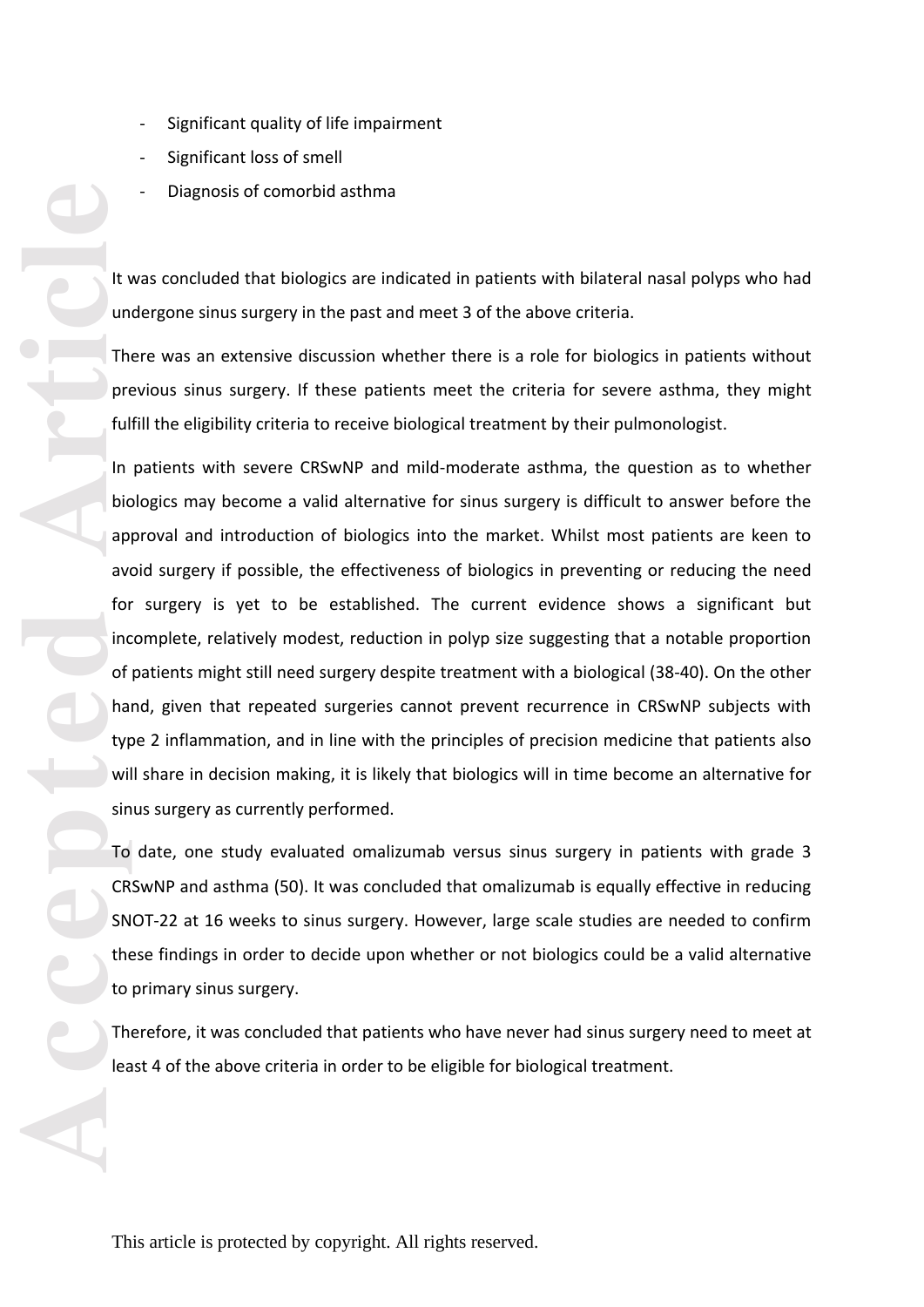- CRSsNP and lack of signs of type 2 inflammation
- Cystic fibrosis
- unilateral nasal polyps
- mucoceles
- general contra-indications for biological treatments, such as immunodeficiencies
- patient-related factors such as non-compliance to therapy

## **Defining response to biologics**

Despite significant efficacy of biologics on various clinical and patient -reported outcome measures in the overall study population, considerable variability in the degree of response to such therapies is seen. These observations underpin the need to identify treatment responders as well as non-responders. The following criteria were agreed by the expert team to define response to biological therapy after 1 year (Figure 2 ):

- Reduced nasal polyp size
- Reduced need for systemic corticosteroids
- Improved quality of life
- Improved sense of smell
- Reduced impact of co-morbidities

Three categories of response were defined: poor (1 -2 criteria), good (3 -4 criteria) or excellent (5 criteria). It was proposed to assess the response to treatment after 16 weeks in order to decide upon continuation of the treatment (early stopping rule). The group felt that ethically and clinically, an assessment point was required to avoid unnecessary continuation of a treatment which was not working and had chosen 16 weeks after discussion, but recognize that this will be validated/may change when further information becomes available from ongoing trials. It should be noted that real -life studies are currently lacking to confirm the 16 -week early stopping time point.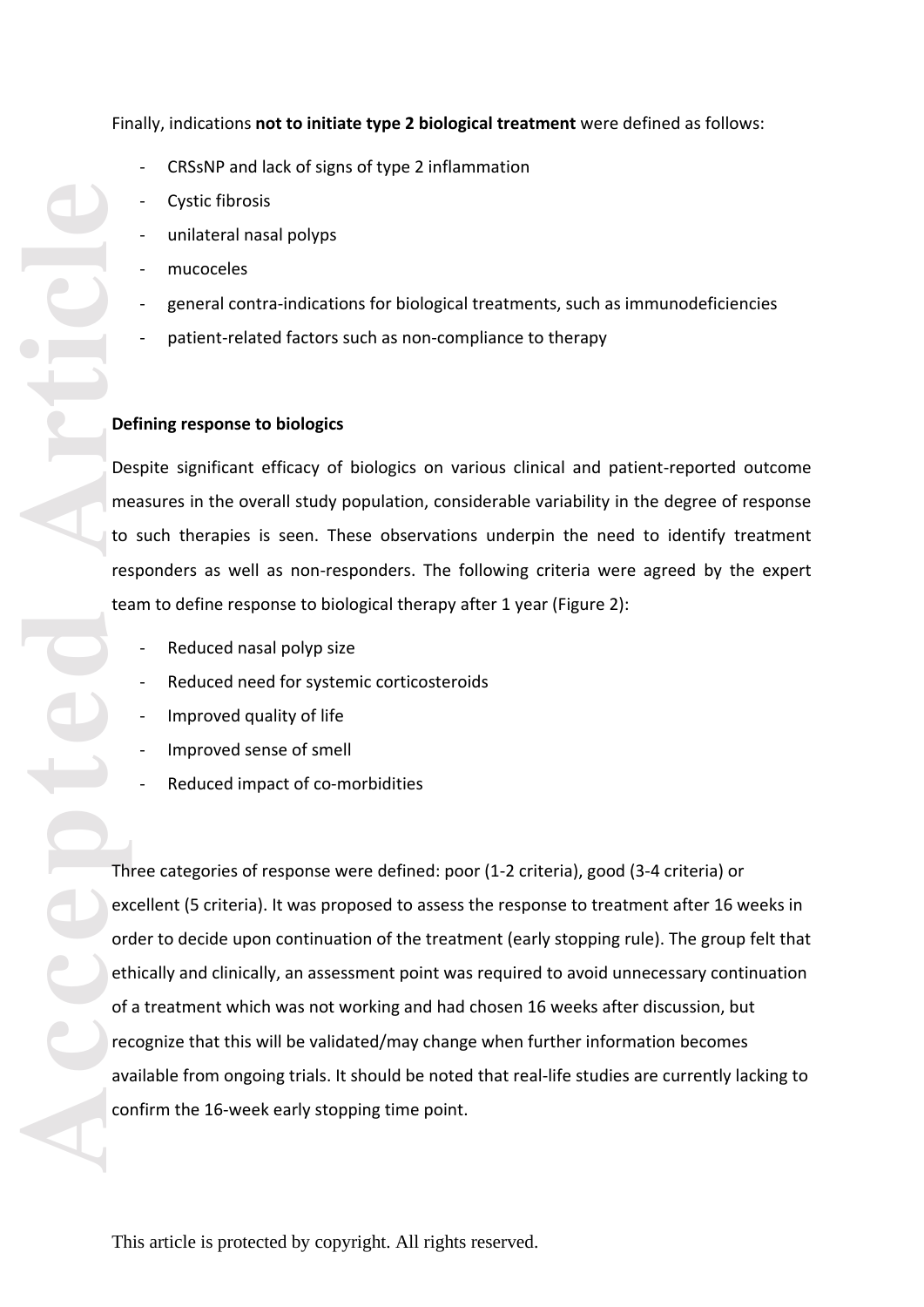#### **Positioning of biologics in the chronic respiratory disease integrated care pathway**

New developments in understanding pathophysiology and treatment require new care pathways. Recently, integrated care pathways incorporating the different phenotypes and endotypes have been proposed (76, 77). Although, as we speak, biologics do not yet have an indication for CRSwNP , we can expect this to happen in the very near future.

Implementing integrated care pathways into daily clinical practice requires both collaboration between first, second and third line of care as well as across specialties (ENT, pulmonology, allergology). Patients pointed out during the advisory board meeting that awareness about CRS and nasal polyps and best -practice management options are unsatisfactory. Thus, it is the patients' perception that timely referral to a specialist is often delayed. Education of both patients and primary care physicians is thought to facilitate timely and accurate diagnosis of patients with CRSwNP and/or asthma. Because there are indication s that early treatment of CRS may prevent asthma and further healthcare use (78), appropriate management at the right level of care may eventually prevent further development of disease and be highly cost-effective. Patients with a high-risk phenotype (asthma and NERD) should be referred to specialist centers early in their disease to optimize multidisciplinary management .

Many patients will predominantly have upper or lower airway diseases. However, it is recommended that every patient with CRS gets at least one systematic evaluation for asthma and allergy preferably by a validated questionnaire and if at risk for asthma, spirometry to assess lung function; skin prick test or measurement of specific blood IgE , and measurement of blood eosinophil counts. Similarly, for patients with asthma it is recommended that every patient is evaluated for upper airway problems (rhinitis or CRS) and allergy preferably by a validated questionnaire; nasal endoscopy, skin prick test or measurement of specific blood IgE; and measurement of blood eosinophil counts. However, a subgroup of patients with severe CRS and asthma may benefit from an intensified collaboration between ENT and pulmonologist and where appropriate allergologist .

Remarkably, only a few of the physicians in the Expert Board admitted to having a multidisciplinary outpatient clinic in place. Notwithstanding this, recommendations of the Board included the development of a multidisciplinary integrated care pathway and subsequent implementation in daily practice with systematic evaluation of both upper and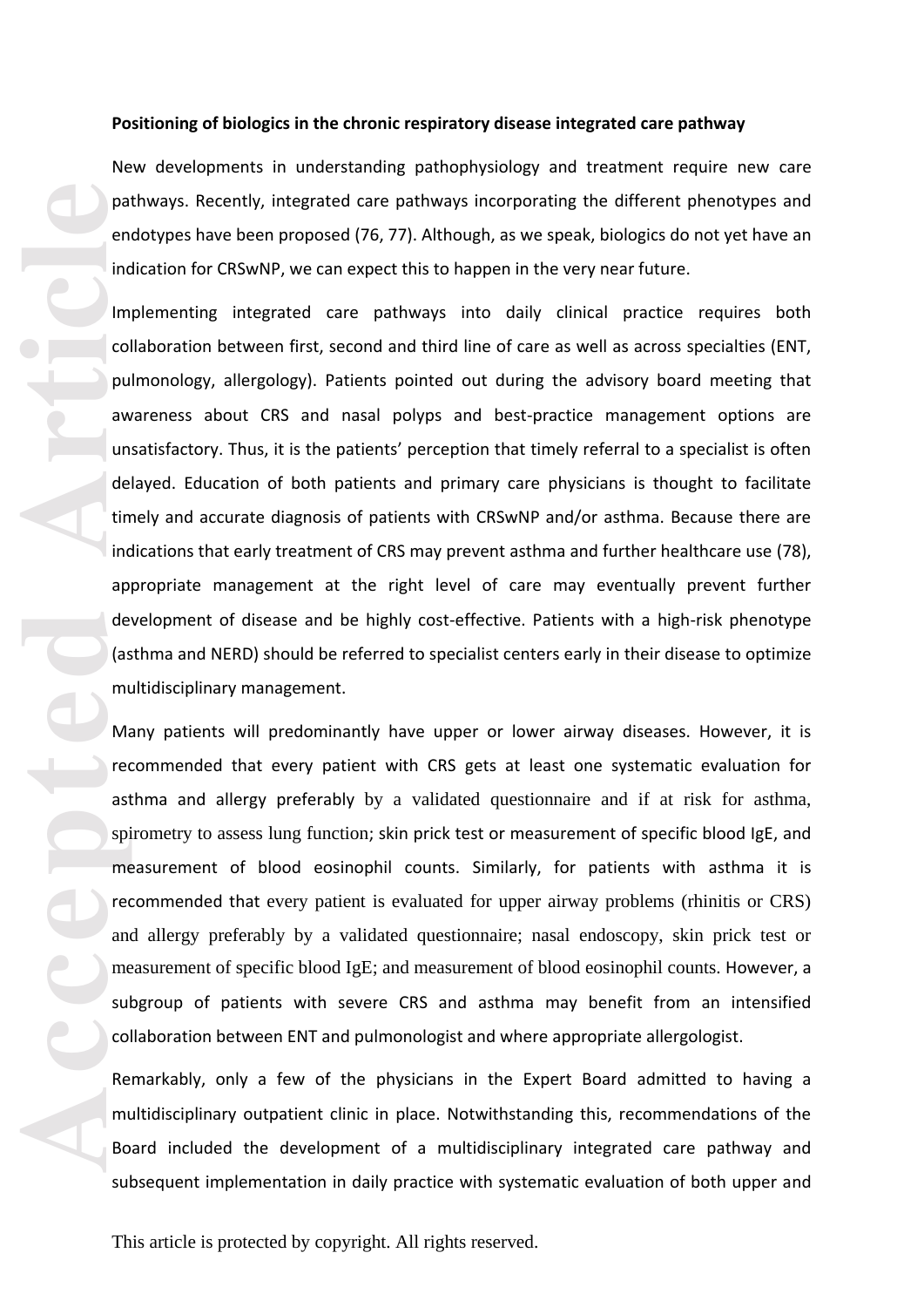lower airways at every visit; treatment adjustments with attention to the full unified airways; regular measurement of type 2 biomarkers; and monitoring of the use of systemic corticosteroids.

## **Conclusion and unmet research needs**

ACCEPTED<sup></sup> A multidisciplinary EUFOREA Expert Board Meeting and patient advisory board came together under the auspices of the European Forum for Research and Education in Allergy and Airway Diseases. The participants formulated a proposal for the positioning of biologics into the care pathways for CRSwNP with or without asthma patients. Criteria for and against the use of biologics and response criteria were defined (Figure 1 and 2).

A series of unmet needs for future research were identified:

- Evaluation of biological treatment in CRSsNP with signs of type 2 inflammation
- Biomarker research to identify responders to biological treatments
- Evaluation of the disease modifying effect of biological treatments
- Evaluation of required duration of treatment and discontinuation criteria
- Protocols of long-term treatment
- Interplay between biologics and sinus surgery
- Health-economic research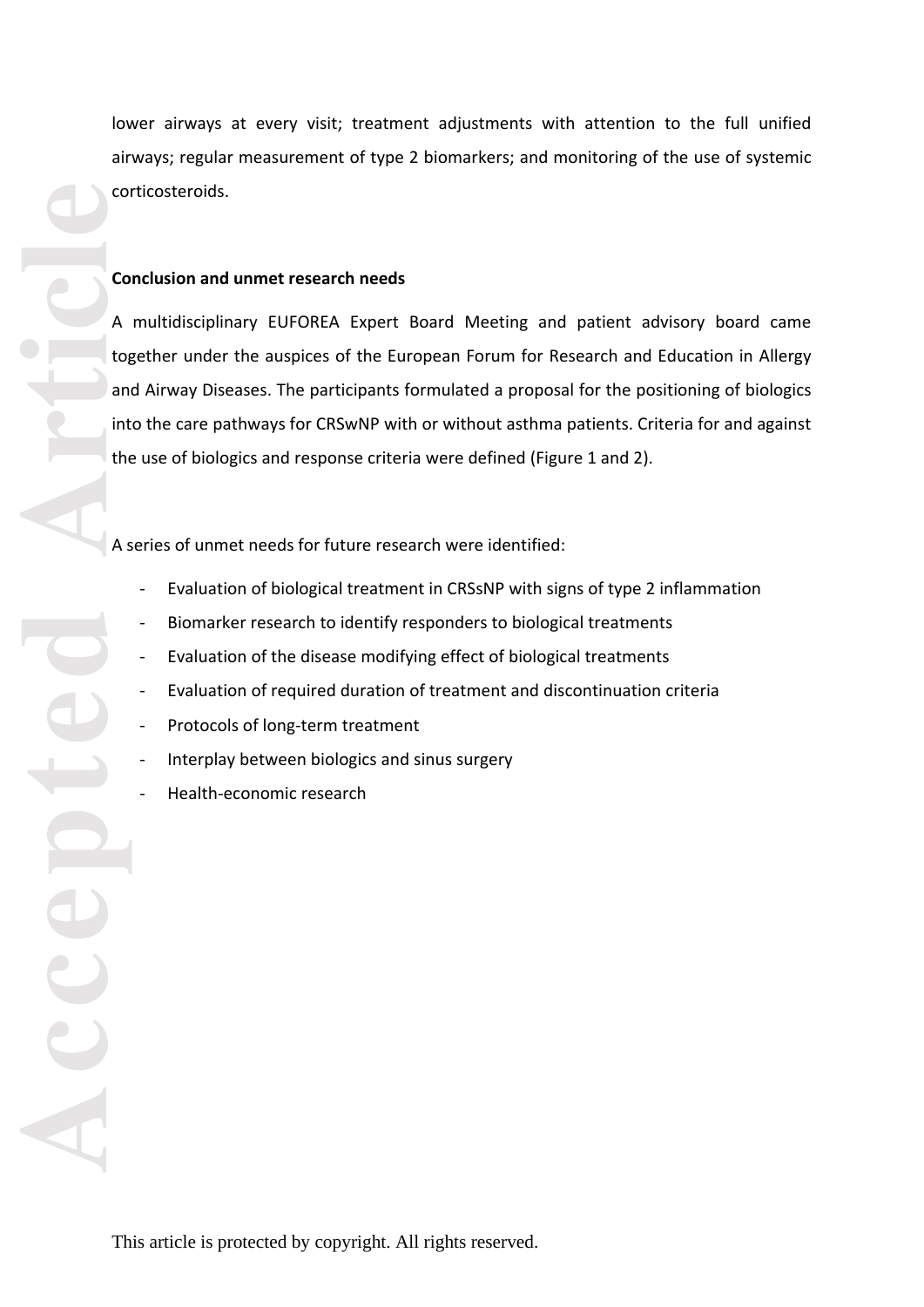# **Figure legends**

Figure 1: Indications for biological treatment in patients with CRSwNP: Proposal of the EUFOREA multidisciplinary Expert Board Meeting

Figure 2. Response criteria for biological treatment in patients with CRSwNP: Proposal of the EUFOREA multidisciplinary Expert Board Meeting

Author contributions:

All authors contributed to the discussion that was the base for this document and approved of the content.

## **References**

1. Hastan D, Fokkens WJ, Bachert C, Newson RB, Bislimovska J, Bockelbrink A, et al. Chronic rhinosinusitis in Europe--an underestimated disease. A GA²LEN study. Allergy. 2011;66(9):1216 -23.

2. Hirsch AG, Stewart WF, Sundaresan AS, Young AJ, Kennedy TL, Scott Greene J, et al. Nasal and sinus symptoms and chronic rhinosinusitis in a population -based sample. Allergy. 2017;72(2):274 -81.

3. Ostovar A, Fokkens WJ, Vahdat K, Raeisi A, Mallahzadeh A, Farrokhi S. Epidemiology of chronic rhinosinusitis in Bushehr, southwestern region of Iran: a GA2LEN study. Rhinology. 2018;57(1):43 -8.

4. Shi JB, Fu QL, Zhang H, Cheng L, Wang YJ, Zhu DD, et al. Epidemiology of chronic rhinosinusitis: results from a cross -sectional survey in seven Chinese cities. Allergy. 2015;70(5):533 -9.

5. Fokkens WJ, Lund VJ, Mullol J, Bachert C, Alobid I, Baroody F, et al. European Position Paper on Rhinosinusitis and Nasal Polyps 2012. Rhinology Supplement. 2012(23):3 p preceding table of contents, 1 -298.

6. Dietz de Loos D, Lourijsen ES, Wildeman MAM, Freling NJM, Wolvers MDJ, Reitsma S, et al. Prevalence of chronic rhinosinusitis in the general population based on sinus radiology and symptomatology. J Allergy Clin Immunol. 2019;143(3):1207 -14.

7. Tomassen P, Newson RB, Hoffmans R, Lotvall J, Cardell LO, Gunnbjornsdottir M, et al. Reliability of EP3OS symptom criteria and nasal endoscopy in the assessment of chronic rhinosinusitis--a GA(2) LEN study. Allergy. 2011;66(4):556 -61.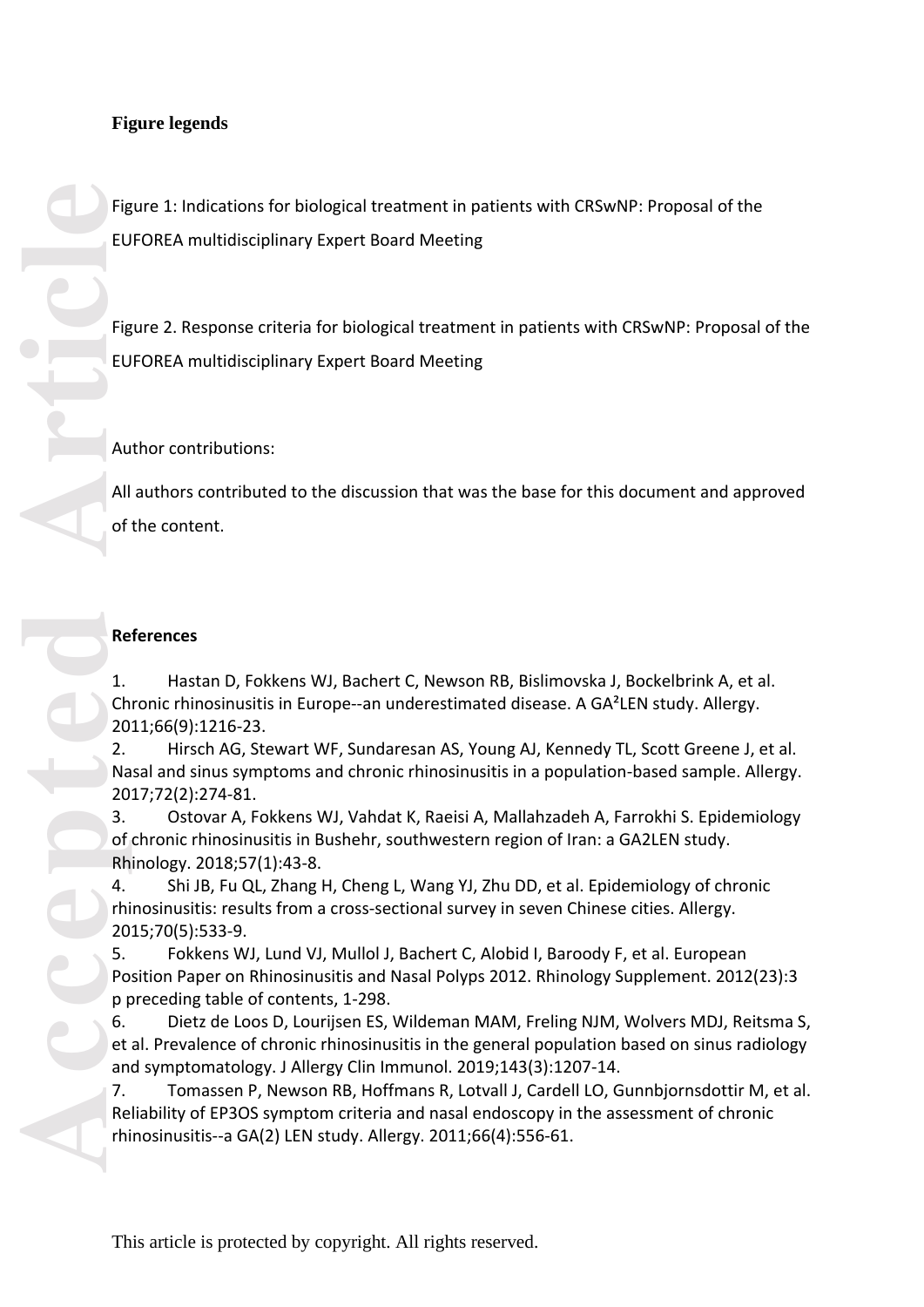8. Kowalski ML, Agache I, Bavbek S, Bakirtas A, Blanca M, Bochenek G, et al. Diagnosis and management of NSAID -Exacerbated Respiratory Disease (N -ERD) -a EAACI position paper. Allergy. 2019;74(1):28 -39.

9. Philpott CM, Erskine S, Hopkins C, Kumar N, Anari S, Kara N, et al. Prevalence of asthma, aspirin sensitivity and allergy in chronic rhinosinusitis: data from the UK National Chronic Rhinosinusitis Epidemiology Study. Respiratory Research. 2018;19(1):129.

10. Wu D, Bleier BS, Li L, Zhan X, Zhang L, Lv Q, et al. Clinical Phenotypes of Nasal Polyps and Comorbid Asthma Based on Cluster Analysis of Disease History. The Journal of Allergy and Clinical Immunology In Practice. 2018;6(4):129 7 -305.e1.

11. Liao B, Liu JX, Li ZY, Zhen Z, Cao PP, Yao Y, et al. Multidimensional endotypes of chronic rhinosinusitis and their association with treatment outcomes. Allergy. 2018;73(7):1459 -69.

12. Philpott CM, Erskine S, Hopkins C, Kumar N, Anari S, Kara N, et al. Prevalence of asthma, aspirin sensitivity and allergy in chronic rhinosinusitis: data from the UK National Chronic Rhinosinusitis Epidemiology Study. Respir Res. 2018;19(1):129.

9.<br>
ast Ch<br>
10 am<br>
am<br>
11 ch<br>
20 12<br>
ast Ch<br>
20 12<br>
ast Ch<br>
13 Gk<br>
Eu po 14 Inf Th<br>
15 ma<br>
16 be thi<br>
17 inf Re<br>
18 orc<br>
18 Pu<br>
20 Cl<br>
18 Pu<br>
16 Pu<br>
16 Pu<br>
16 Pu<br>
16 Pu<br>
18 Pu<br>
18 Pu<br>
20 Cl<br>
18 Pu<br>
18 Pu<br>
18 Pu<br>
20 Cl<br>
18 13. Khan A, Vandeplas G, Huynh TMT, Joish VN, Mannent L, Tomassen P, et al. The Global Allergy and Asthma European Network (GALEN rhinosinusitis cohort: a large European cross -sectional study of chronic rhinosinusitis patients with and without nasal polyps. Rhinology. 2019;57(1 ):32 -42.

14. Tomassen P, Vandeplas G, Van Zele T, Cardell L -O, Arebro J, Olze H, et al. Inflammatory endotypes of chronic rhinosinusitis based on cluster analysis of biomarkers. The Journal of Allergy and Clinical Immunology. 2016;137(5):1449 -56.e4.

15. Langdon C, Mullol J. Nasal polyps in patients with asthma: prevalence, impact, and management challenges. Journal of asthma and allergy. 2016;9:45 -53.

16. Lin DC, Chandra RK, Tan BK, Zirkle W, Conley DB, Grammer LC, et al. Association between severity of asthma and degree of chronic rhinosinusitis. American journal of rhinology & allergy. 2011;25(4):205 -8.

17. Shaw DE, Sousa AR, Fowler SJ, Fleming LJ, Roberts G, Corfield J, et al. Clinical and inflammatory characteristics of the European U -BIOPRED adult severe asthma cohort. Eur Respir J. 2015;46(5):1308 -21.

18. Zhang Y, Derycke L, Holtappels G, Wang XD, Zhang L, Bachert C, et al. Th2 cytokines orchestrate the secretion of MUC5AC and MUC5B in IL - 5 -positive chronic rhinosinusitis with nasal polyps. Allergy. 2019;74(1):131 -40.

19. De Greve G, Hellings PW, Fokkens WJ, Pugin B, Steelant B, Seys SF. Endotype -driven treatment in chronic upper airway diseases. Clinical and Translational Allergy. 2017;7:22.

20. Seys SF, Scheers H, Van den Brande P, Marijsse G, Dilissen E, Van Den Bergh A, et al. Cluster analysis of sputum cytokine-high profiles reveals diversity in T(h)2-high asthma patients. Respiratory Research. 2017;18(1):39.

21. Green RH, Brightling CE, Woltmann G, Parker D, Wardlaw aJ, Pavord ID. Analysis of induced sputum in adults with asthma: identification of subgroup with isolated sputum neutrophilia and poor response to inhaled corticosteroids. Thorax. 2002;57(10):875 –9.

22. Orlandi RR, Kingdom TT, Hwang PH, Smith TL, Alt JA, Baroody FM, et al. International Consensus Statement on Allergy and Rhinology: Rhinosinusitis. International Forum of Allergy & Rhinology. 2016;6 Suppl 1:S22 -209.

23. Pedersen SE, Bateman ED, Boulet L -P, al. e. 2018 GINA Report, Global Strategy for Asthma Management and Prevention. https://ginasthma.org/wp -

content/uploads/2018/04/wms-GINA-2018-report-tracked\_v1.3.pdf; 2018.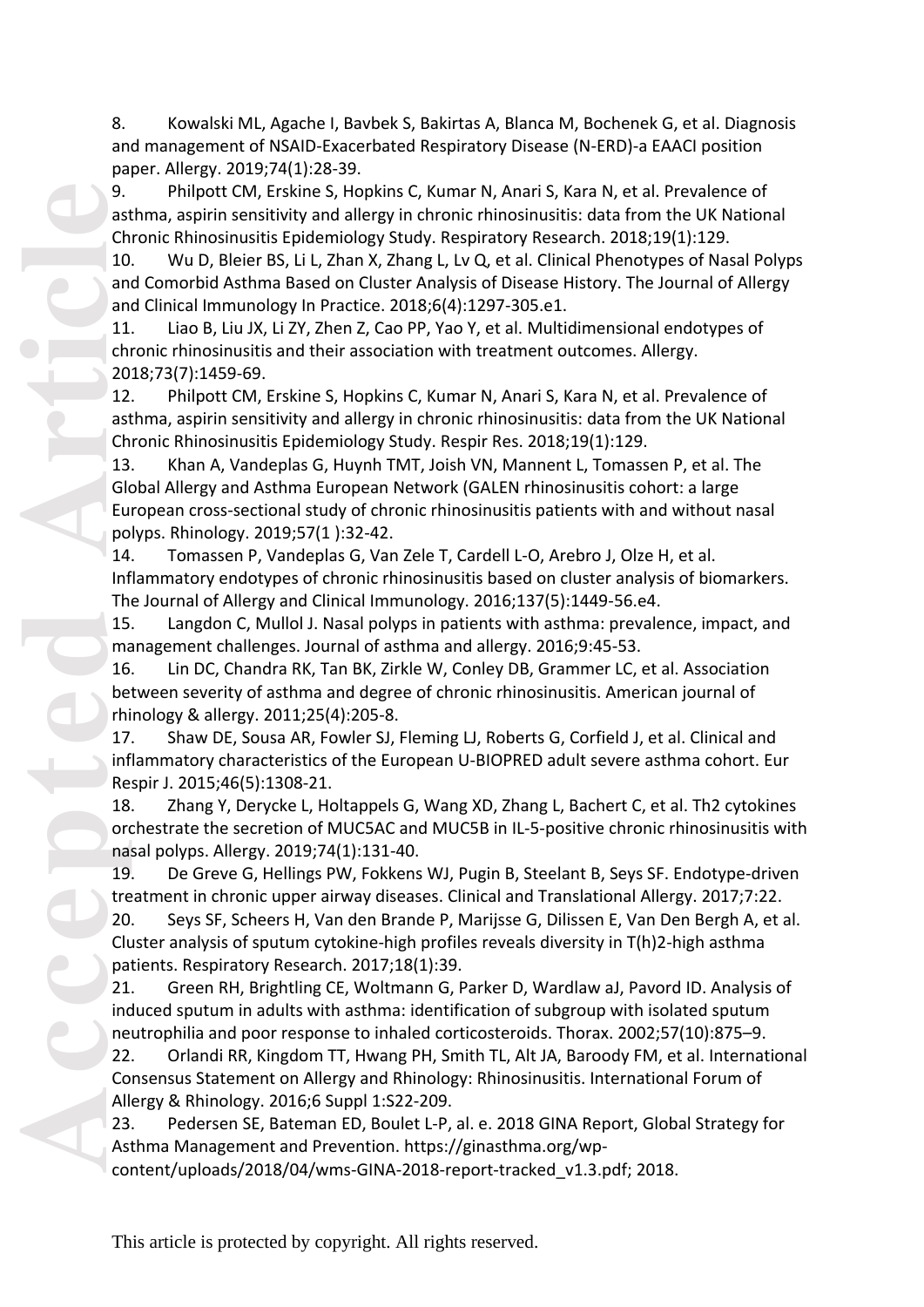24. Pundir V, Pundir J, Lancaster G, Baer S, Kirkland P, Cornet M, et al. Role of corticosteroids in Functional Endoscopic Sinus Surgery--a systematic review and meta analysis. Rhinology. 2016;54(1):3 -19.

25. Voorham J, Xu X, Price DB, Golam S, Davis J, Zhi Jie Ling J, et al. Healthcare resource utilization and costs associated with incremental systemic corticosteroid exposure in asthma. Allergy. 2019;74(2):273 -83.

26. Rudmik L, Soler ZM, Hopkins C, Schlosser RJ, Peters A, White AA, et al. Defining appropriateness criteria for endoscopic sinus surgery during management of uncomplicated adult chronic rhinosinusitis: a RAND/UCLA appropriateness study. Rhinology. 2016;54(2):117 -28.

27. Hopkins C, Surda P, Bast F, Hettige R, Walker A, Hellings PW. Prevention of chronic rhinosinusitis. Rhinology. 2018;56(4):307 -15.

28. Kilty SJ, Lasso A, Mfuna-Endam L, Desrosiers MY. Case-control study of endoscopic polypectomy in clinic (EPIC) versus endoscopic sinus surgery for chronic rhinosinusitis with polyps. Rhinology. 2018;56(2):155 -7.

29. Yii ACA, Tay TR, Choo XN, Koh MSY, Tee AKH, Wang DY. Precision medicine in united airways disease: A "treatable traits" approach. Allergy. 2018;73(10):1964 -78.

30. Tay TR, Hew M. Comorbid "treatable traits" in difficult asthma: Current evidence and clinical evaluation. Allergy. 2018;73(7):1369 -82.

31. Fokkens W, Reitsma S. Proposal for an Algorithm on the management of Chronic Rhinosinusitis. Allergy. 2019;74(in press).

32. Busse WW. Anti -immunoglobulin E (omalizumab) therapy in allergic asthma. American Journal of Respiratory and Critical Care Medicine. 2001;164(8 Pt 2):S12 -7.

33. Asero R. Efficacy of omalizumab 150 mg/month as a maintenance dose in patients with severe chronic spontaneous urticaria showing a prompt and complete response to the drug. Allergy. 2018;73(11):2242 -4.

34. Cugno M, Asero R, Ferrucci S, Lorini M, Carbonelli V, Tedeschi A, et al. Elevated IgE to tissue factor and thyroglobulin are abated by omalizumab in chronic spontaneous urticaria. Allergy. 2018;73(12):2408 -11.

35. Ertas R, Ozyurt K, Atasoy M, Hawro T, Maurer M. The clinical response to omalizumab in chronic spontaneous urticaria patients is linked to and predicted by IgE levels and their change. Allergy. 2018;73(3):705 -12.

36. Kaplan AP, Gimenez -Arnau AM, Saini SS. Mechanisms of action that contribute to efficacy of omalizumab in chronic spontaneous urticaria. Allergy. 2017;72(4):519 -33.

37. Hassani M, Koenderman L. Immunological and hematological effects of IL -5(Ralpha) targeted therapy: an overview. Allergy. 2018;73(10):1979 -88.

38. Castro M, Corren J, Pavord ID, Maspero J, Wenzel S, Rabe KF, et al. Dupilumab Efficacy and Safety in Moderate-to-Severe Uncontrolled Asthma. The New England Journal of Medicine. 2018;378(26):2486 -96.

39. Farne HA, Wilson A, Powell C, Bax L, Milan SJ. Anti -IL5 therapies for asthma. The Cochrane Database of Systematic Reviews. 2017;9:CD010834.

40. Rabe KF, Nair P, Brusselle G, Maspero JF, Castro M, Sher L, et al. Efficacy and Safety of Dupilumab in Glucocorticoid -Dependent Severe Asthma. The New England Journal of Medicine. 2018;378(26):2475 -85.

41. Diamant Z, Vijverberg SJ, Agache I, Bjermer L, Chaker A, Gevaert P, et al. Much ado about Biologicals: Highlights of the Master Class on Biologicals, Prague, 2018. Allergy. 2019;74(4):837 -40.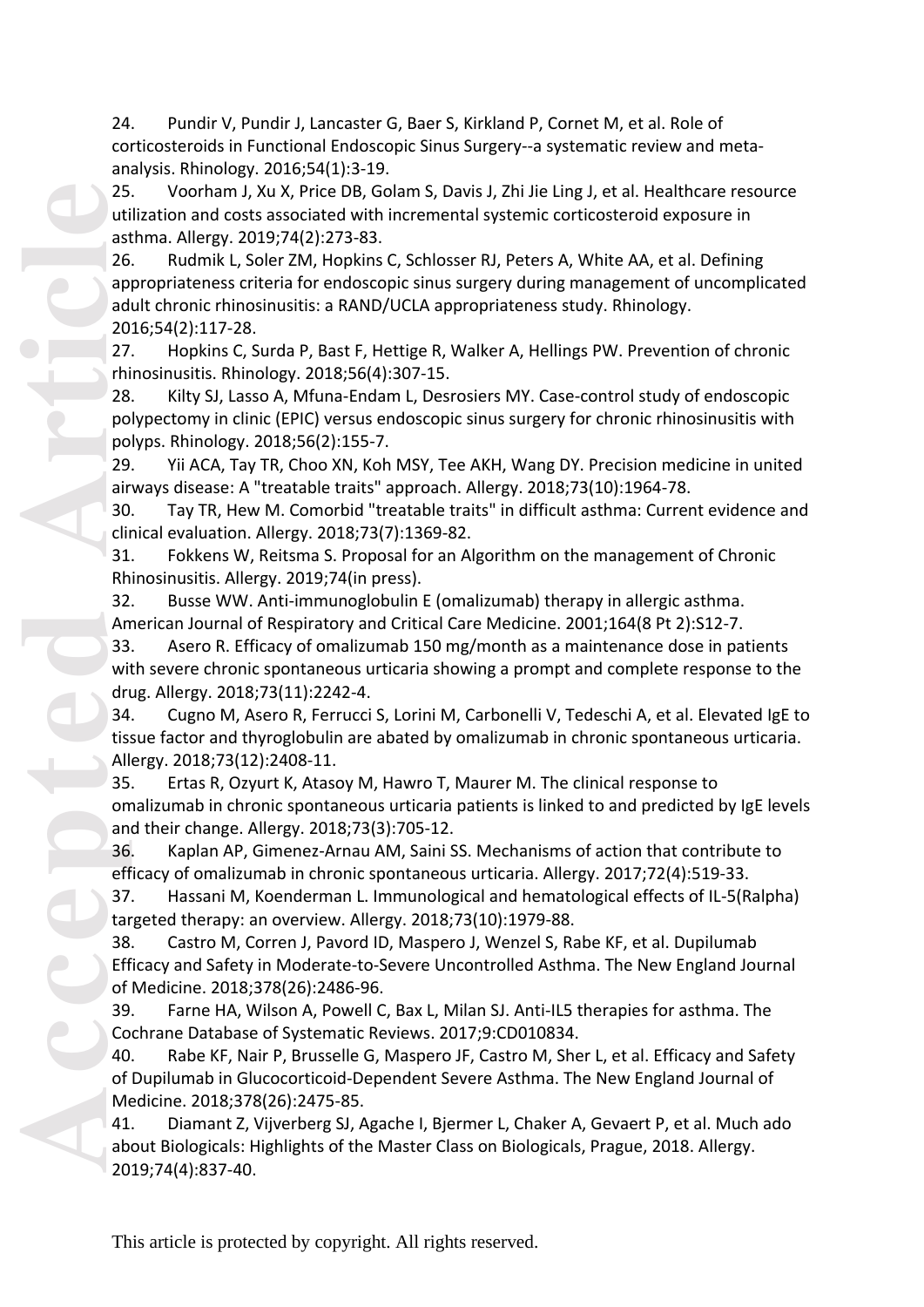42. Diamant Z, Vijverberg S, Alving K, Bakirtas A, Bjermer L, Custovic A, et al. Towards clinically applicable biomarkers for asthma - An EAACI position paper. Allergy. 2019.

43. Simpson EL, Bieber T, Guttman -Yassky E, Beck LA, Blauvelt A, Cork MJ, et al. Two Phase 3 Trials of Dupilumab versus Placebo in Atopic Dermatitis. N Engl J Med. 2016;375(24):2335 -48.

44. Blauvelt A, de Bruin -Weller M, Gooderham M, Cather JC, Weisman J, Pariser D, et al. Long-term management of moderate-to-severe atopic dermatitis with dupilumab and concomitant topical corticosteroids (LIBERTY AD CHRONOS): a 1 -year, randomised, double blinded, placebo -controlled, phase 3 trial. Lancet (London, England). 2017;389(10086):2287 - 303.

45. Weller K, Ohanyan T, Hawro T, Ellrich A, Sussman G, Koplowitz J, et al. Total IgE levels are linked to the response of chronic spontaneous urticaria patients to omalizumab. Allergy. 2018;73(12):2406 -8.

46. Staubach P, Metz M, Chapman -Rothe N, Sieder C, Brautigam M, Maurer M, et al. Omalizumab rapidly improves angioedema -related quality of life in adult patients with chronic spontaneous urticaria: X-ACT study data. Allergy. 2018;73(3):576-84.

47. Spekhorst LS, van den Reek J, Knulst AC, Rockmann H. Determinants of omalizumab drug survival in a long-term daily practice cohort of patients with Chronic Urticaria. Allergy. 2018.

48. Bachert C, Mannent L, Naclerio RM, Mullol J, Ferguson BJ, Gevaert P, et al. Effect of Subcutaneous Dupilumab on Nasal Polyp Burden in Patients With Chronic Sinusitis and Nasal Polyposis: A Randomized Clinical Trial. JAMA. 2016;315(5):469 -79.

49. Bachert C, Sousa AR, Lund VJ, Scadding GK, Gevaert P, Nasser S, et al. Reduced need for surgery in severe nasal polyposis with mepolizumab: Randomized trial. The Journal of Allergy and Clinical Immunology. 2017;140(4):1024 -31.e14.

50. Bidder T, Sahota J, Rennie C, Lund VJ, Robinson DS, Kariyawasam HH. Omalizumab treats chronic rhinosinusitis with nasal polyps and asthma together -a real life study. Rhinology. 2018;56(1):42 -5.

51. Tsetsos N, Goudakos JK, Daskalakis D, Konstantinidis I, Markou K. Monoclonal antibodies for the treatment of chronic rhinosinusitis with nasal polyposis: a systematic review. Rhinology. 2018;56(1):11 -21.

52. Fokkens WJ, Bachert C, Bernal -Sprekelsen M, Bousquet J, Djandji M, Dorenbaum A, et al. Rhinology Future Debates, an EUFOREA Report. Rhinology. 2017;55(4):298 -304.

53. Hellings PW, Akdis CA, Bachert C, Bousquet J, Pugin B, Adriaensen G, et al. EUFOREA Rhinology Research Forum 2016: report of the brainstorming sessions on needs and priorities in rhinitis and rhinosinusitis. Rhinology. 2017;55(3):202 -10.

**Accepted Article** 54. Dudvarski Z, Djukic V, Janosevic L, Tomanovic N, Soldatovic I. Influence of asthma on quality of life and clinical characteristics of patients with nasal polyposis. European archives of oto-rhino-laryngology: official journal of the European Federation of Oto-Rhino-Laryngological Societies (EUFOS) : affiliated with the German Society for Oto-Rhino-Laryngology - Head and Neck Surgery. 2013;270(4):1379 -83.

55. Sahlstrand -Johnson P, Hopkins C, Ohlsson B, Ahlner -Elmqvist M. The effect of endoscopic sinus surgery on quality of life and absenteeism in patients with chronic rhinosinuitis - a multi-centre study. Rhinology. 2017;55(3):251-61.

56. Smith KA, Orlandi RR, Rudmik L. Cost of adult chronic rhinosinusitis: A systematic review. Laryngoscope. 2015;125(7):1547 -56.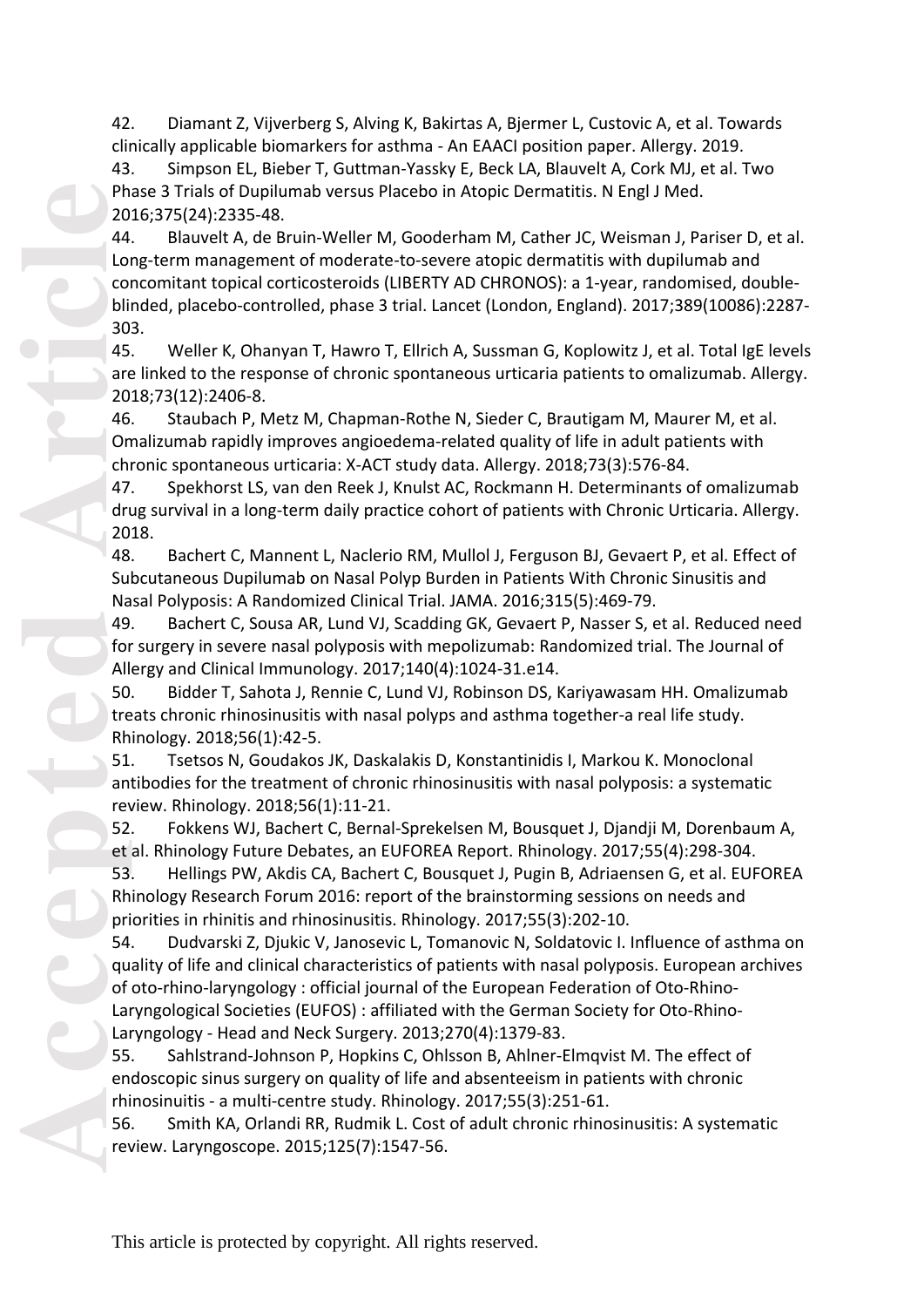57. Croy I, Nordin S, Hummel T. Olfactory disorders and quality of life--an updated review. Chemical senses. 2014;39(3):185 -94.

58. Hummel T, Whitcroft KL, Andrews P, Altundag A, Cinghi C, Costanzo RM, et al. Position paper on olfactory dysfunction. Rhinology. 2017.

59. Toma S, Hopkins C. Stratification of SNOT -22 scores into mild, moderate or severe and relationship with other subjective instruments. Rhinology. 2016;54(2):129 -33.

60. Hellings PW, Fokkens WJ, Akdis C, Bachert C, Cingi C, Dietz de Loos D, et al. Uncontrolled allergic rhinitis and chronic rhinosinusitis: where do we stand today? Allergy. 2013;68(1):1 -7.

61. van der Veen J, Seys SF, Timmermans M, Levie P, Jorissen M, Fokkens WJ, et al. Real life study showing uncontrolled rhinosinusitis after sinus surgery in a tertiary referral centre. Allergy. 2017;72(2):282 -90.

62. Winblad L, Larsen CG, Hakansson K, Abrahamsen B, von Buchwald C. The risk of osteoporosis in oral steroid treatment for nasal polyposis: a systematic review. Rhinology. 2017;55(3):195 -201.

63. DeConde AS, Mace JC, Levy JM, Rudmik L, Alt JA, Smith TL. Prevalence of polyp recurrence after endoscopic sinus surgery for chronic rhinosinusitis with nasal polyposis. The Laryngoscope. 2017;127(3):550 -5.

64. Hopkins C, Slack R, Lund V, Brown P, Copley L, Browne J. Long -term outcomes from the English national comparative audit of surgery for nasal polyposis and chronic rhinosinusitis. Laryngoscope. 2009;119(12):2459 -65.

65. Vlaminck S, Vauterin T, Hellings PW, Jorissen M, Acke F, Van Cauwenberge P, et al. The importance of local eosinophilia in the surgical outcome of chronic rhinosinusitis: a 3 year prospective observational study. American journal of rhinology & allergy. 2014;28(3):260 -4.

66. Wei B, Liu F, Zhang J, Liu Y, Du J, Liu S, et al. Multivariate analysis of inflammatory endotypes in recurrent nasal polyposis in a Chinese population. Rhinology. 2018;56(3):216 - 26.

67. Chung KF, Wenzel SE, Brozek JL, Bush A, Castro M, Sterk PJ, et al. International ERS/ATS guidelines on definition, evaluation and treatment of severe asthma. The European Respiratory Journal. 2014;43(2):343 -73.

68. Schlosser RJ, Smith TL, Mace J, Soler ZM. Asthma quality of life and control after sinus surgery in patients with chronic rhinosinusitis. Allergy. 2017;72(3):48 3 -91.

69. Phillips KM, Bergmark RW, Hoehle LP, Caradonna DS, Gray ST, Sedaghat AR. Chronic rhinosinusitis exacerbations are differentially associated with lost productivity based on asthma status. Rhinology. 2018;56(4):323 -9.

70. Phillips KM, Hoehle LP, Bergmark RW, Campbell AP, Caradonna DS, Gray ST, et al. Chronic rhinosinusitis severity is associated with need for asthma -related systemic corticosteroids. Rhinology. 2017;55(3):211 -7.

71. Solèr M, Matz J, Townley R, Buhl R, O'Brien J, Fox H, et al. The anti-IgE antibody omalizumab reduces exacerbations and steroid requirement in allergic asthmatics. The European Respiratory Journal. 2001;18(2):254 -61.

72. Magnan A, Bourdin A, Prazma CM, Albers FC, Price RG, Yancey SW, et al. Treatment response with mepolizumab in severe eosinophilic asthma patients with previous omalizumab treatment. Allergy. 2016;71(9):1335 -44.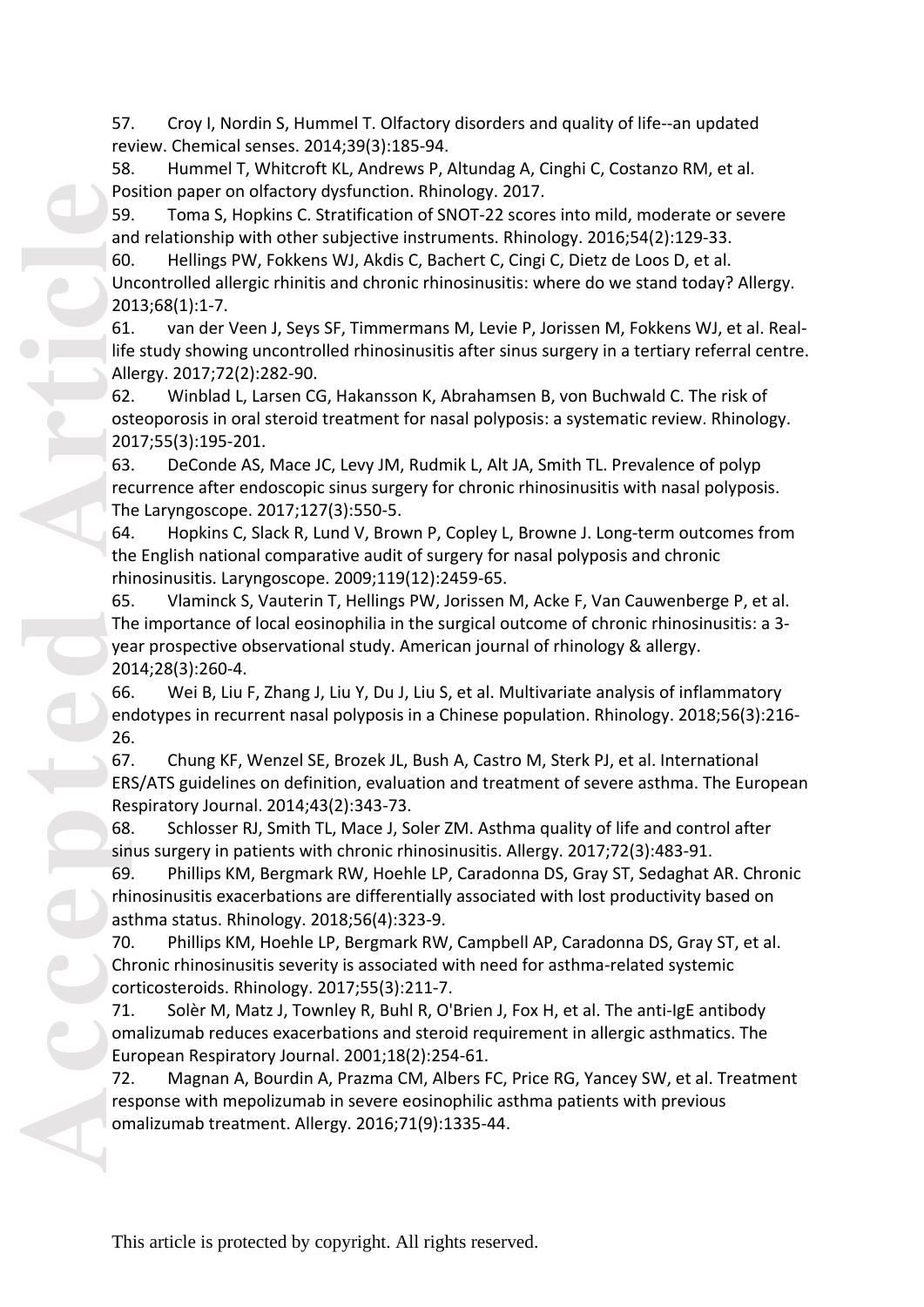73. Pepper AN, Renz H, Casale TB, Garn H. Biologic Therapy and Novel Molecular Targets of Severe Asthma. The Journal of Allergy and Clinical Immunology In Practice. 2017;5(4):909 - 16.

74. Bachert C, Zhang L, Gevaert P. Current and future treatment options for adult chronic rhinosinusitis: Focus on nasal polyposis. The Journal of Allergy and Clinical Immunology. 2015;136(6):1431 -40.

75. Gevaert P, Calus L, Van Zele T, Blomme K, De Ruyck N, Bauters W, et al. Omalizumab is effective in allergic and nonallergic patients with nasal polyps and asthma. The Journal of Allergy and Clinical Immunology. 2013;131(1):110 -6.e1.

76. Bachert C, Zhang N, Hellings PW, Bousquet J. Endotype -driven care pathways in patients with chronic rhinosinusitis. The Journal of Allergy and Clinical Immunology. 2018;141(5):1543 -51.

77. Hellings PW, Fokkens WJ, Bachert C, Akdis CA, Bieber T, Agache I, et al. Positioning the principles of precision medicine in care pathways for allergic rhinitis and chronic rhinosinusitis - A EUFOREA-ARIA-EPOS-AIRWAYS ICP statement. Allergy. 2017;72(9):1297-305.

78. Hopkins C, Rimmer J, Lund VJ. Does time to endoscopic sinus surgery impact outcomes in Chronic Rhinosinusitis? Prospective findings from the National Comparative Audit of Surgery for Nasal Polyposis and Chronic Rhinosinusitis. Rhinology. 2015;53(1):10 -7.